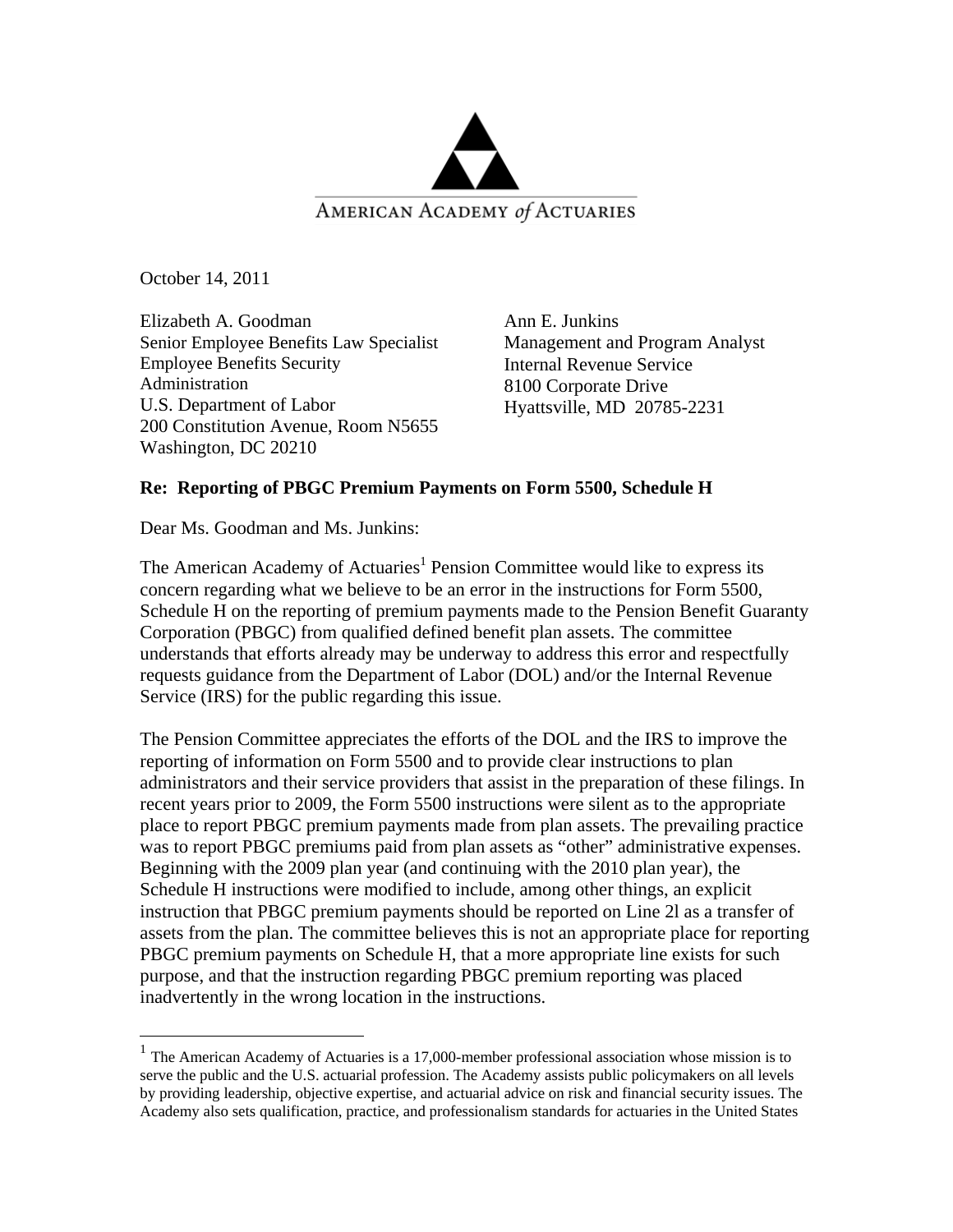Furthermore, members of the accounting profession have begun requesting that actuaries and other service providers assisting clients with preparation of Form 5500 change their entries on Schedule H to comply with the current instructions. This creates a conflict for those service providers and plan administrators who believe that the instructions do not represent an appropriate reporting of this permissible use of plan assets.

We encourage the DOL and the IRS to review the Schedule H instructions in light of the comments provided in this letter and amend accordingly the Schedule H instructions for the 2011 plan year. In addition, given the close proximity of the extended filing due date for Form 5500 for the calendar 2010 plan year, we encourage the DOL and the IRS to issue informal guidance to the benefits community advising that the instructions for Schedule H will change and that they will accept reporting of PBGC premiums on either Line 2l or Line 2(i)(4), as discussed below. This clarification must be made to resolve potential conflicts between plan administrators, their auditors, and other service providers that could delay the issuance of audited financial statements or require paid preparers of Form 5500, Schedule H to prepare this schedule in a manner they believe could generate additional questions to plan administrators and sponsors from the DOL and the IRS.

## **Changes to the Schedule H Instructions in 2009**

In 2009, the instructions for Line 2l of Schedule H ("Transfers of assets") were modified to read as follows:

"Include in these reconciliation figures all transfers of assets into or out of the plan resulting from, among others things, mergers and consolidations. A transfer of assets or liabilities occurs when there is a reduction of assets or liabilities with respect to one plan and the receipt of these assets or assumption of these liabilities by another plan. A transfer is not a shifting of one plan's assets or liabilities from one investment to another. A transfer is not a distribution of all or a part of an individual participant's account balance that is reportable on IRS **Form 1099-R**, Distributions From Pensions, Annuities, Retirement or Profit-Sharing Plans, IRAs, Insurance Contracts, etc., (see the instructions for line 2e). Transfers out at the end of the plan year should be reported as occurring during the year. **Include premium payments to the PBGC when paid from plan assets [emphasis added]**."

The last sentence was newly added for the 2009 reporting instructions. Other than that, the instructions for Line 2l were unchanged from 2008.

PBGC premiums paid from the trust do not meet the definition of a transfer of plan assets contained within the Line 2l instructions, as they do not in any way relate to the shifting of benefit liabilities from one plan to another. They also do not represent the direct shifting of benefit liabilities from the plan sponsor to the PBGC.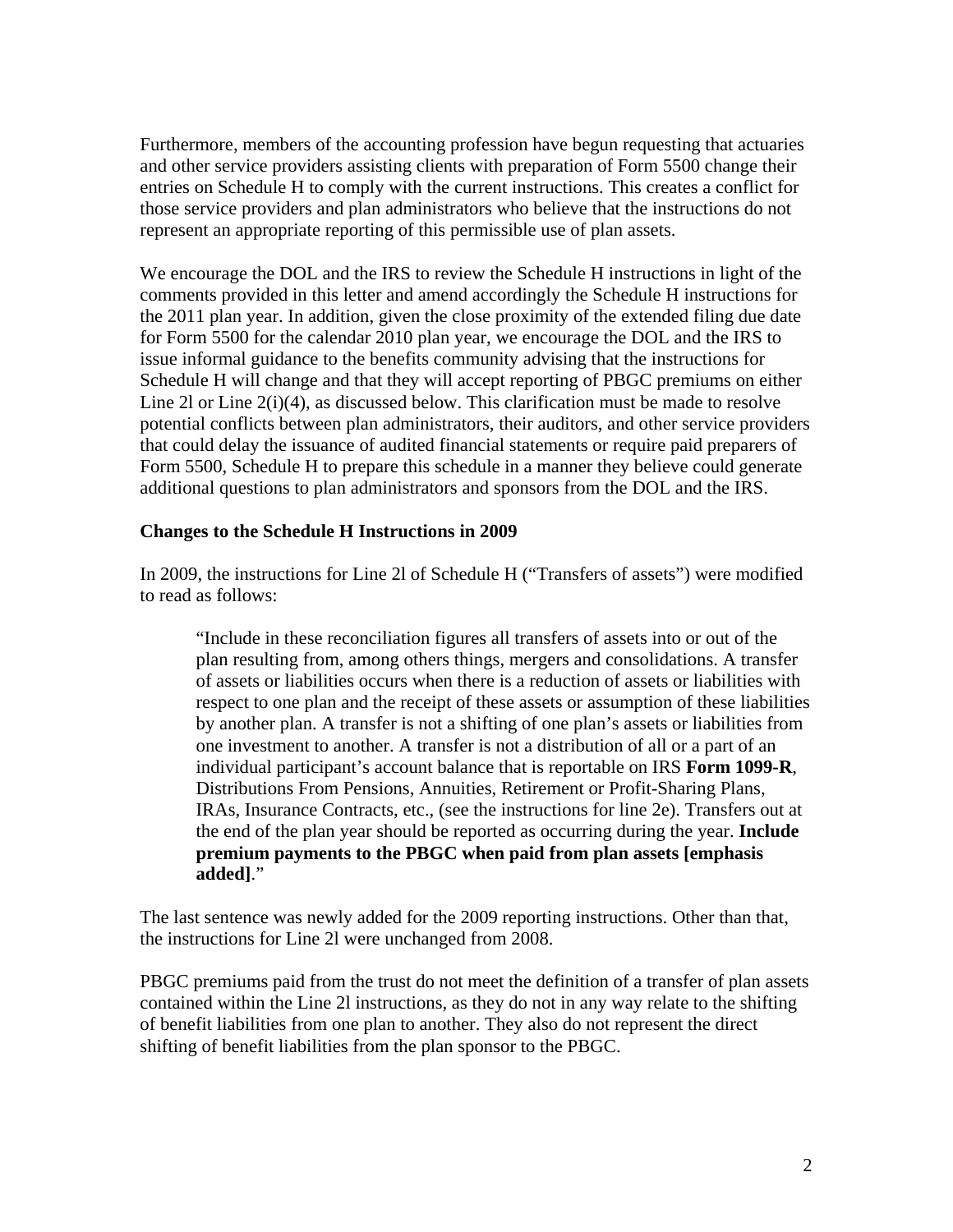The committee believes PBGC premiums paid from plan assets most appropriately are reported on Line 2i(4) as "Other" administrative expenses. Given that the instructions for Line 2i(4) appear immediately prior to those for Line 2l, the committee believes it is a simple placement error that the instructions for reporting PBGC premium payments were included in the Line 2l instructions. The committee further believes it is likely the intention of the DOL and the IRS that PBGC premiums be reported on Line 2i(4) as administrative expenses rather than as an asset transfer.

## **Issues for Plan Administrators, Paid Preparers, and Auditors**

Independent qualified public accountants frequently ask to review a draft of the Form 5500 filing prior to issuance of their audit opinion on a plan's financial statements. Some accounting firms recently have been requesting that PBGC premiums be reported on Line 2l of Schedule H, as indicated in the published instructions. It is understandable that accountants expect to see entries on Schedule H that are in compliance with the published instructions, and plan administrators and paid preparers want to comply with the published instructions as well. In this instance, however, it appears to many that the published instructions are clearly inappropriate, raising issues for plan administrators and paid preparers who may feel compelled to comply with a reporting requirement they believe to misrepresent the actual operations of the plan.

In addition, Line 5b of Schedule H requires the reporting of identifying information for plans receiving a transfer of assets or liabilities from the plan for which Schedule H is being filed. The committee is concerned that reporting the PBGC premium payments in Line 2l, as instructed, will trigger an inquiry when the Form 5500 submission is reviewed regarding why a receiving plan is not reported on Line 5b. There is also concern that the IRS will infer that an entry for PBGC premiums on Line 2l is an indication that Form 5310-A may have been due and, as a result, trigger an inquiry into the reasons why no such filing was made.

Each of the matters addressed above adds to the administrative burden facing plan administrators and potentially causes the DOL and the IRS to devote valuable time and resources to resolving issues that do not, in fact, exist.

## **Request for Correction and Guidance**

If, upon review of this matter, the DOL and the IRS find that the 2009 and 2010 Schedule H instructions do indeed contain a placement error and PBGC premiums should correctly be reported on Line 2i(4), the committee encourages every effort to make this correction when the 2011 Form 5500 instructions are issued. The committee further recommends that the DOL and the IRS issue immediate guidance to the retirement plans community indicating that for 2009 and 2010 plan year filings (and for 2011 if the instructions cannot be corrected before issuance), the agencies will accept the reporting of PBGC premium payments from plan assets on either Line 2l (per the official instructions) or Line 2i(4).